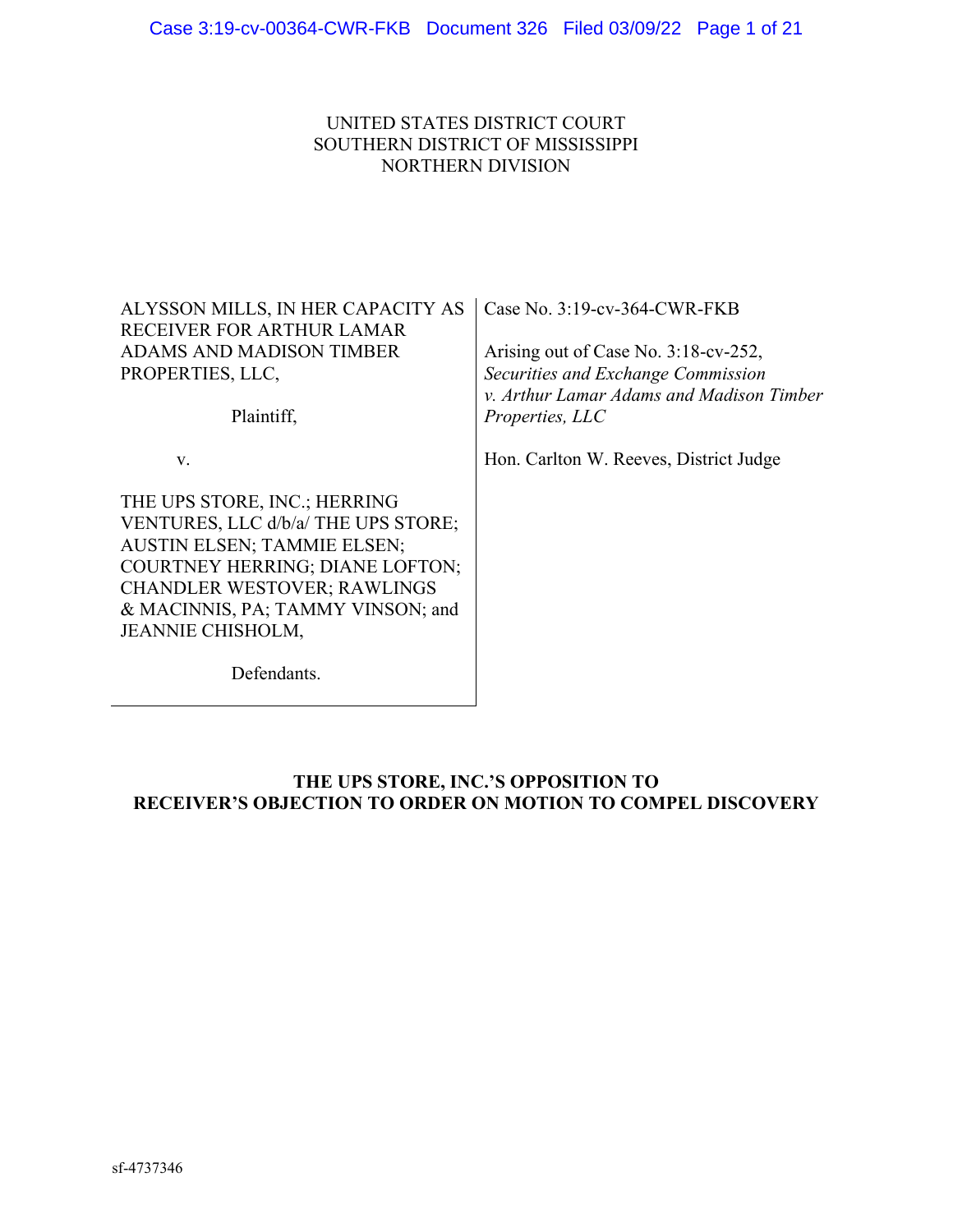# **TABLE OF CONTENTS**

# **Page**

| $\mathbf{I}$ . |                                              |                                                         |                                                                                                               |                                                                                                    |  |  |
|----------------|----------------------------------------------|---------------------------------------------------------|---------------------------------------------------------------------------------------------------------------|----------------------------------------------------------------------------------------------------|--|--|
| II.            |                                              |                                                         |                                                                                                               |                                                                                                    |  |  |
|                | A.                                           |                                                         |                                                                                                               | TUPSS, Inc.'s RFP No. 9 for Plaintiff's Communications                                             |  |  |
|                | <b>B.</b>                                    |                                                         |                                                                                                               |                                                                                                    |  |  |
|                | $\mathcal{C}$ .                              | The Magistrate Judge's Order Granting TUPSS, Inc.'s     |                                                                                                               |                                                                                                    |  |  |
| III.           |                                              |                                                         |                                                                                                               |                                                                                                    |  |  |
| IV.            | THE MAGISTRATE JUDGE'S ORDER WAS NOT CLEARLY |                                                         |                                                                                                               |                                                                                                    |  |  |
|                | A.                                           | Plaintiff Cannot Choose to Produce Only Those Documents |                                                                                                               |                                                                                                    |  |  |
|                | <b>B.</b>                                    |                                                         | Plaintiff Failed to Meet Her Burden of Showing RFP No. 9                                                      |                                                                                                    |  |  |
|                |                                              | 1.                                                      |                                                                                                               | Plaintiff's Notion that TUPSS, Inc. Should Not Be Allowed                                          |  |  |
|                |                                              | 2.                                                      | Plaintiff's Argument that Responsive Documents Are Not<br>Possibly Relevant to Damages Is Both Irrelevant and |                                                                                                    |  |  |
|                |                                              |                                                         | a.                                                                                                            | The requested documents are relevant to defenses                                                   |  |  |
|                |                                              |                                                         | $\mathbf b$ .                                                                                                 | Plaintiff's argument that information from the<br>investors themselves is irrelevant to damages is |  |  |
| V.             |                                              |                                                         |                                                                                                               |                                                                                                    |  |  |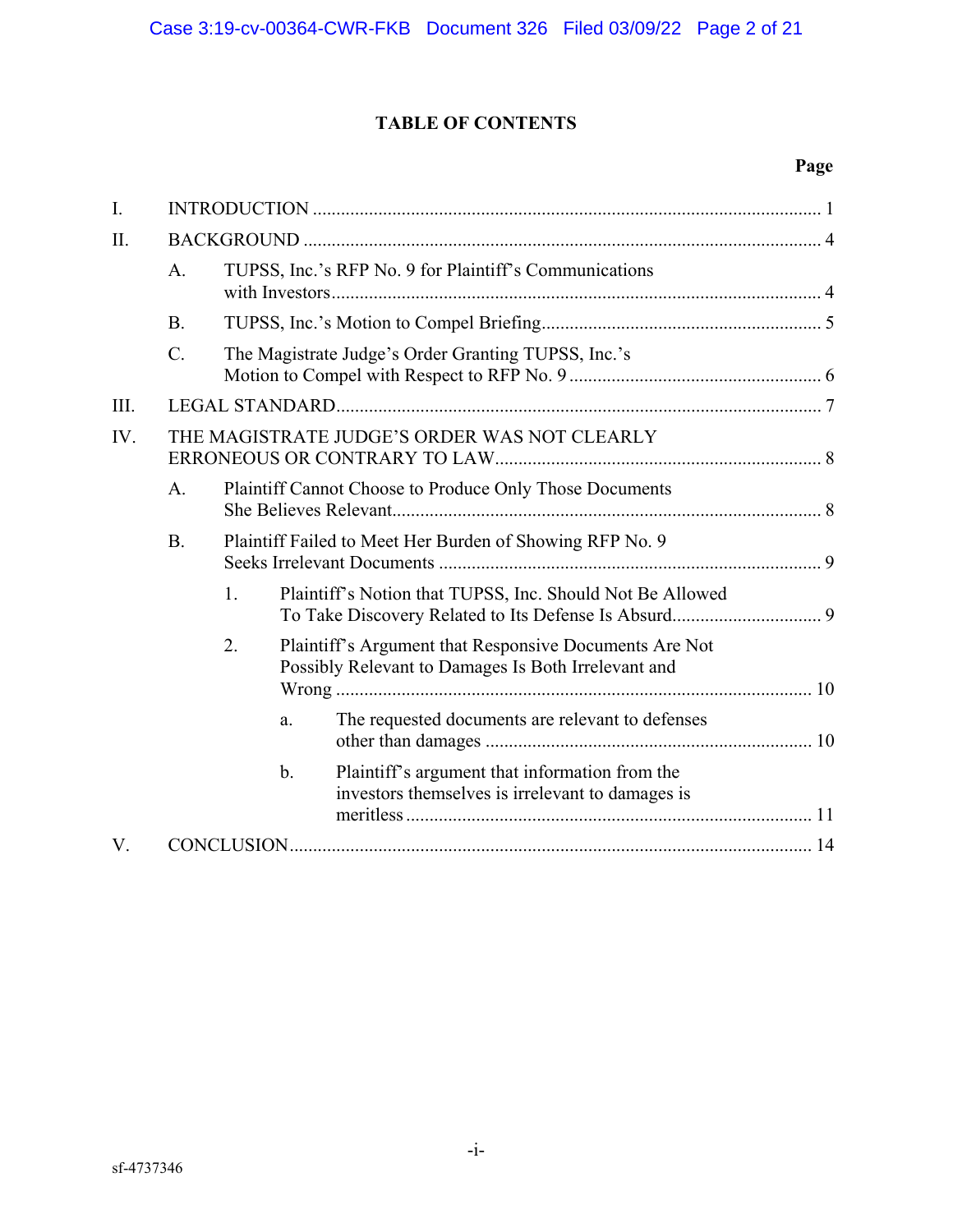# **TABLE OF AUTHORITIES**

# **Page(s)**

# **Cases**

| Barnett v. Tree House Café, Inc.,<br>No. 5:05-cv-195-DCB-JMR, 2006 U.S. Dist. LEXIS 78614                   |
|-------------------------------------------------------------------------------------------------------------|
| Burke v. Ability Ins. Co. (In re Estate of Hermsen),                                                        |
| C.H. v. Rankin Co. Sch. Dist.,<br>No. 3:08cv84-DPJ-JCS, 2010 U.S. Dist. LEXIS 37888                         |
| Ciuffitelli v. Deloitte & Touche LLP,<br>No. 3:16-cv-00580-AC, 2018 U.S. Dist. LEXIS 225087                 |
| Great S. Nat'l Bank v. McCullough Envtl. Servs., Inc.,                                                      |
| H.R. v. Double JLogistics, LLC,<br>No. 3:16CV655TSL-RHW, 2017 U.S. Dist. LEXIS 151851                       |
| Hicks-Fields v. Harris County,                                                                              |
| In re Pradaxa (Dabigatran Etexilate) Prods. Liab. Litig.,<br>No. MDL No. 2385, 2013 U.S. Dist. LEXIS 173674 |
| Jenkins v. Robotec, Inc.,<br>No. 1:09cv150HSO-JMR, 2009 U.S. Dist. LEXIS 122996                             |
| McReynolds v. Matthews,<br>No. 1:16-CV-318-HSO-MTP, 2017 U.S. Dist. LEXIS 228747                            |
| Pall Corp. v. Entegris, Inc.,                                                                               |
| Patrick v. Teays Valley Trs., LLC,                                                                          |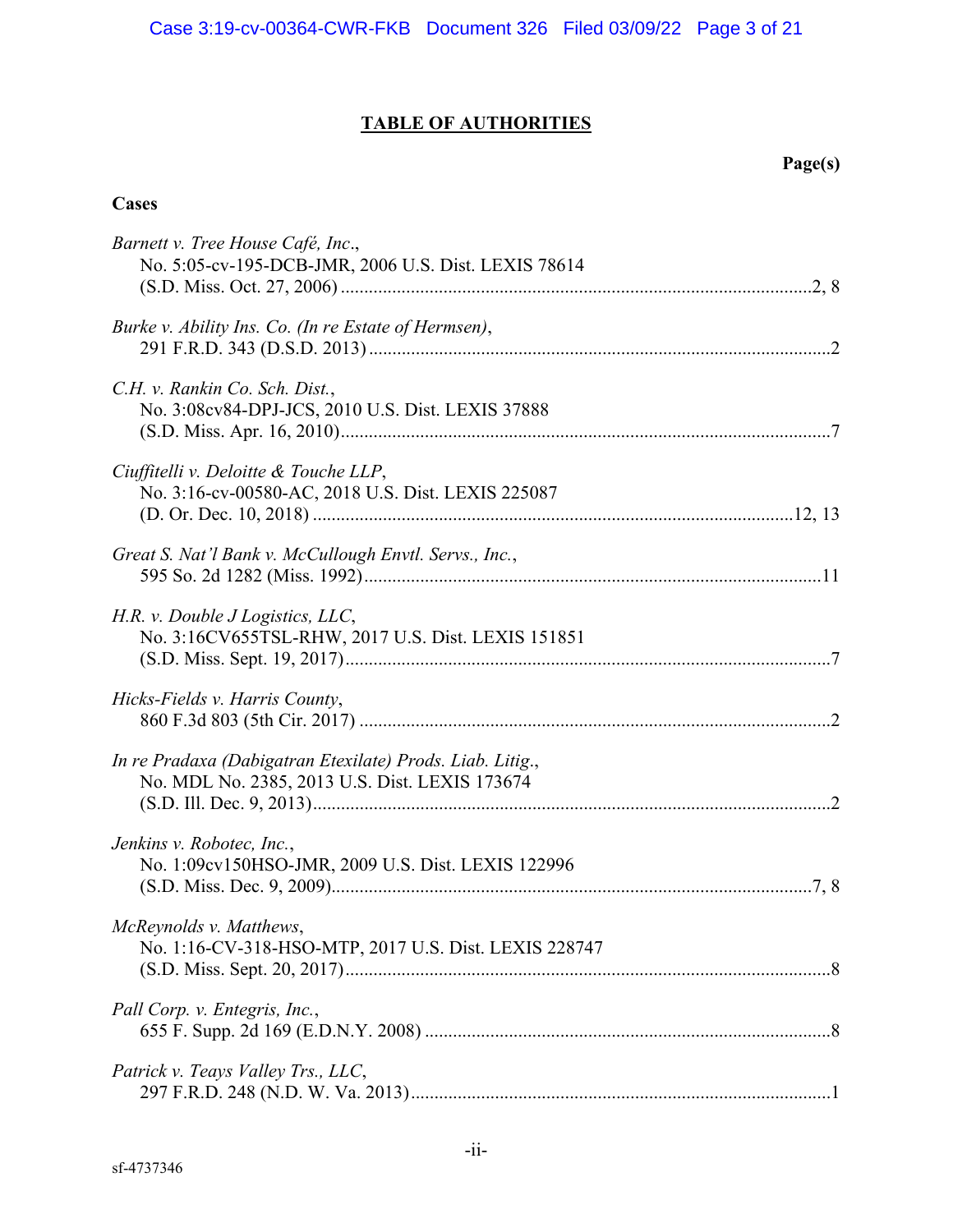| Zacarias v. Stanford International Bank, Ltd., |  |
|------------------------------------------------|--|
| <b>Statutes</b>                                |  |
|                                                |  |
|                                                |  |
| <b>Other Authorities</b>                       |  |
|                                                |  |
|                                                |  |
|                                                |  |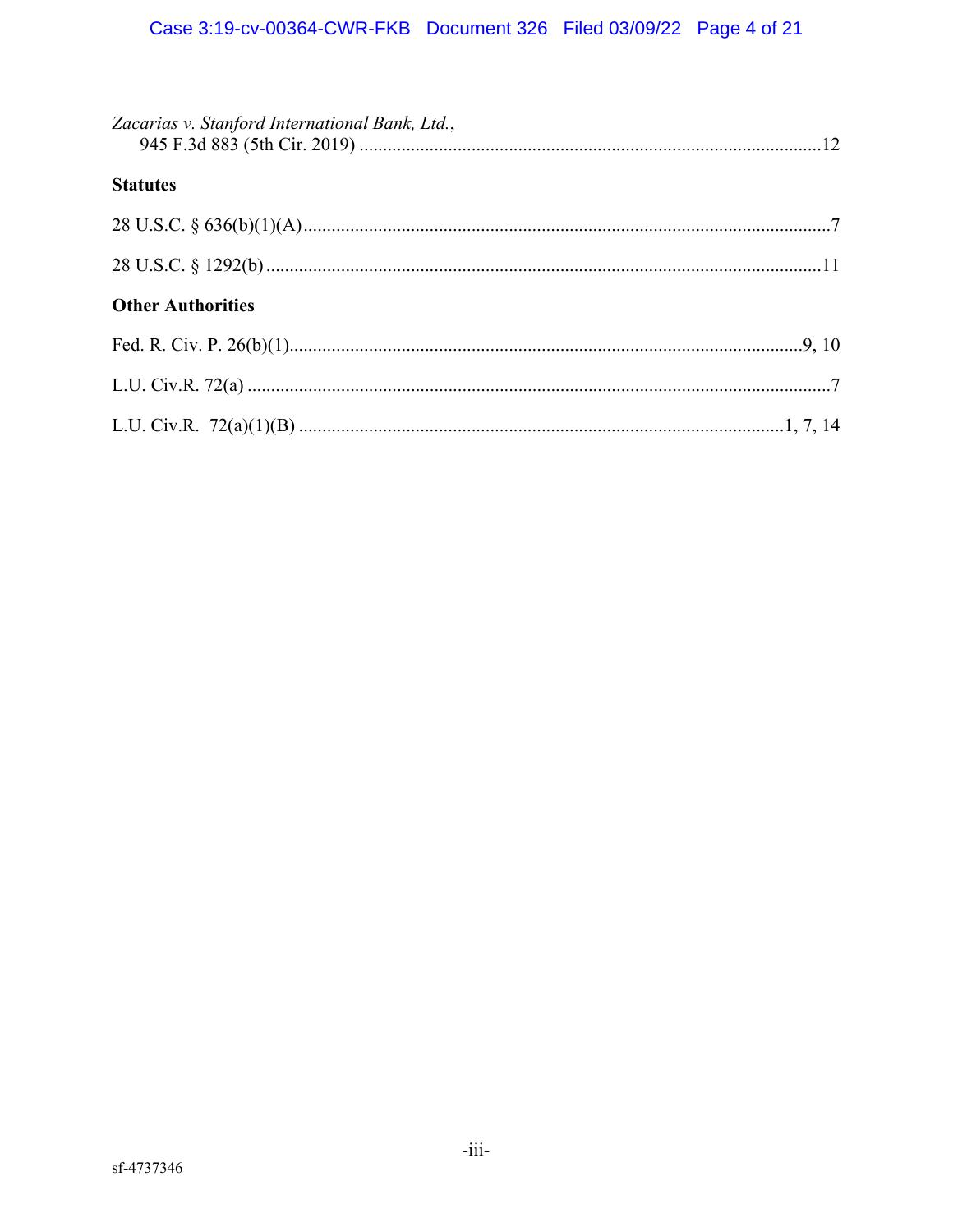## **I. INTRODUCTION**

In response to The UPS Store, Inc.'s ("TUPSS, Inc.") Request for Production ("RFP") No. 9 seeking all documents between Plaintiff and investors who invested with Lamar Adams, Plaintiff produced *some* of the responsive documents, but refused to produce *all* the responsive documents based on her own determination of which documents were relevant to TUPSS, Inc.'s defense and which were not. TUPSS, Inc. moved to compel arguing that no lawsuit could be fairly litigated if a party were given the power unilaterally to decide what particular documents sought in discovery were relevant and which were not. TUPSS, Inc. further showed that Plaintiff did not and could not meet her burden of showing the documents called for by RFP No. 9 were irrelevant to any claim or defense in the case. TUPSS, Inc. thus asked Magistrate Judge Ball to order production of *all* documents responsive to RFP No. 9, including the ones that Plaintiff had withheld based on her own relevance determinations.

Unsurprisingly, Magistrate Judge Ball rejected Plaintiff's gambit and ordered Plaintiff to produce *all* documents responsive to RFP No. 9. (*See* ECF No. 321 ("February 9, 2022 Order").) Plaintiff's objection to that ruling is legally frivolous.

Under the Court's Local Uniform Civil Rule  $72(a)(1)(B)$ , "[n]o ruling of a magistrate judge in any matter which he or she is empowered to hear and determine will be reversed, vacated, or modified on appeal unless the district judge determines that the magistrate judge's findings of fact are clearly erroneous, or that the magistrate judge's ruling is clearly erroneous or contrary to law." Magistrate Judge Ball's ruling that Plaintiff could not unilaterally decide what to produce in response to RFP No. 9 was not clearly erroneous or contrary to law. Courts universally agree that the Federal Rules of Civil Procedure do not allow one party the right to decide relevance and to produce only those documents that party believes relevant. *See Patrick v. Teays Valley Trs., LLC*, 297 F.R.D. 248, 259 (N.D. W. Va. 2013) ("communications between

-1-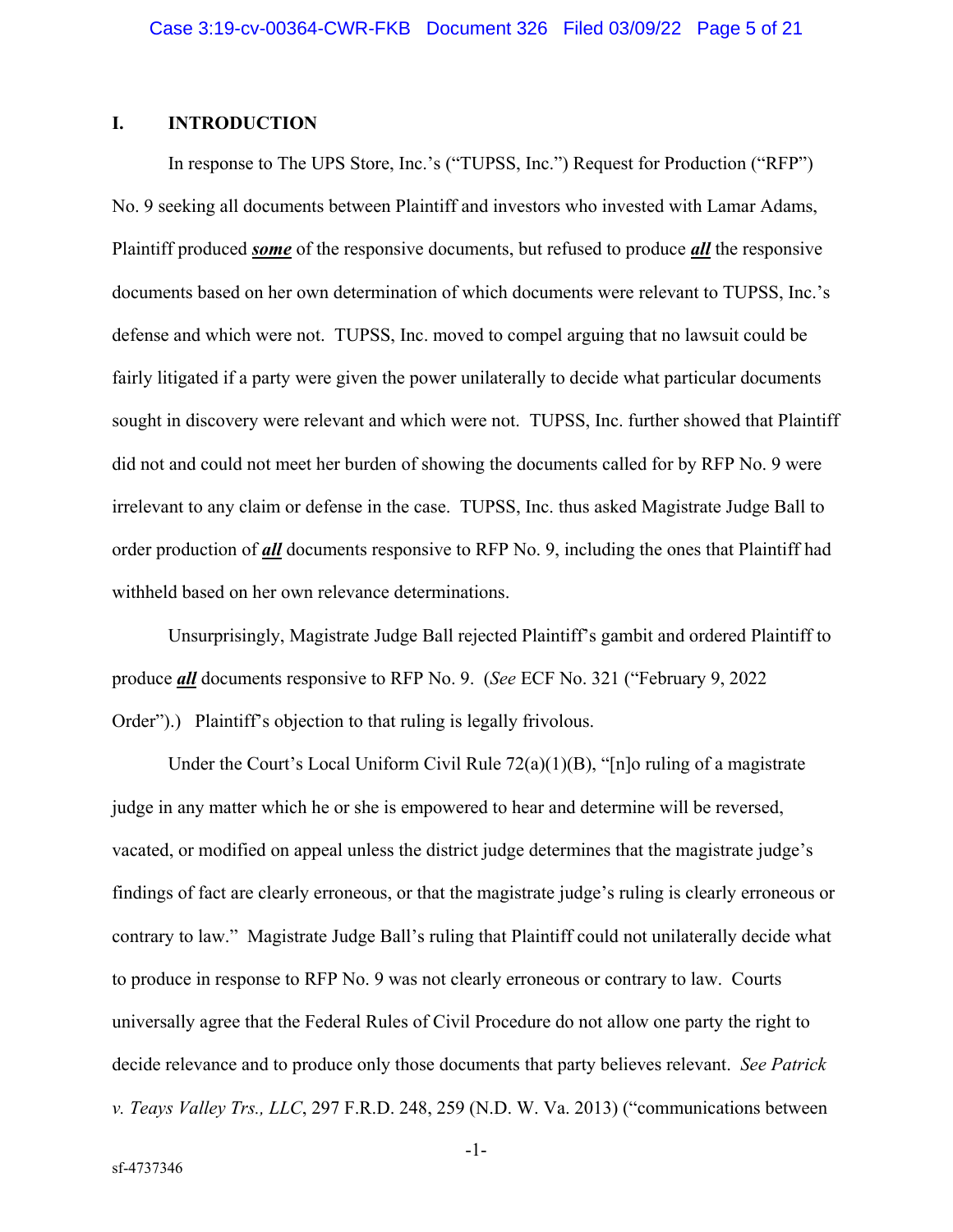#### Case 3:19-cv-00364-CWR-FKB Document 326 Filed 03/09/22 Page 6 of 21

Defendant and Plaintiffs are highly relevant to this case and must be produced. Defendant cannot pick and choose which documents it deems discoverable."); *Burke v. Ability Ins. Co. (In re Estate of Hermsen),* 291 F.R.D. 343, 356 (D.S.D. 2013) ("Defendants do not get to pick and choose which documents they think are relevant to Burke's claim."); *In re Pradaxa (Dabigatran Etexilate) Prods. Liab. Litig*., No. MDL No. 2385, 2013 U.S. Dist. LEXIS 173674, at \*40-41 (S.D. Ill. Dec. 9, 2013) ("The defendants do not get to pick and choose which evidence they want to produce from which sources."). Had Magistrate Judge Ball's ruling adopted Plaintiff's position that she, alone, gets to decide what evidence is relevant to TUPSS, Inc.'s defenses, that ruling would have been clearly erroneous and contrary to law.

TUPSS, Inc. submits that the Court does not need to scrutinize Magistrate Judge Ball's relevance ruling further; the February 9, 2022 Order can and should be affirmed based simply on the ground that Plaintiff could not produce some responsive documents (those that favor her) and withhold the documents she does not want to produce. But in all events, Plaintiff does not come close to showing that Magistrate Judge Ball's ruling that the documents are relevant to the claims and defenses in this action was clearly erroneous or contrary to law. "[T]he bar is low evidence is relevant if it has 'any tendency to make the existence of any fact that is of consequence to the determination of the action more probable or less probable than it would be without the evidence.'" *Hicks-Fields v. Harris County*, 860 F.3d 803, 809 (5th Cir. 2017) (citation omitted). In deciding discovery matters like that here, a Magistrate Judge's rulings are "afforded broad discretion . . . because no one factor controls discovery disputes." *Barnett v. Tree House Café, Inc*., No. 5:05-cv-195-DCB-JMR, 2006 U.S. Dist. LEXIS 78614, at \*8 (S.D. Miss. Oct. 27, 2006). "[F]or the plaintiff to prevail, she must show, not that the magistrate judge

-2-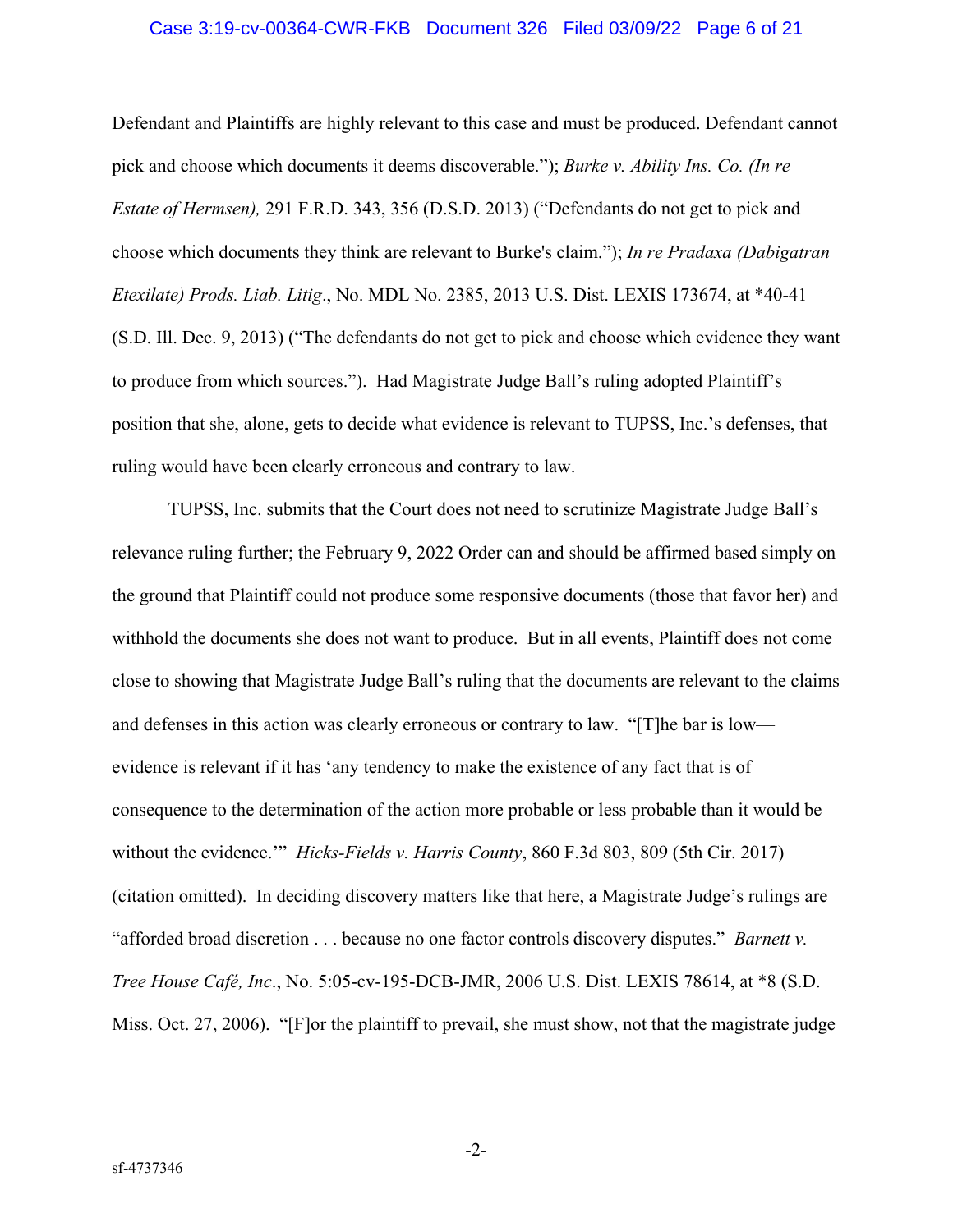#### Case 3:19-cv-00364-CWR-FKB Document 326 Filed 03/09/22 Page 7 of 21

could have exercised his discretion and ruled in her favor, but rather that she is entitled to a ruling in her favor as a matter of law." (*Id.*)

Plaintiff's Motion for Review fails to show that the documents requested are irrelevant to TUPSS, Inc.'s defenses in this action; indeed, Plaintiff does not even address that issue. Instead, Plaintiff asserts that she does not intend to use the responsive documents to prove the elements of her claim—somehow overlooking that a defendant has a right to take discovery related to its defense as well. *See* Fed. R. Civ. P. 26(b)(1) ("Parties may obtain discovery . . . relevant to any party's claim *or defense* . . .") (emphasis added). Plaintiff falsely asserts that TUPSS, Inc. argued that the documents were relevant only to damages, when in fact TUPSS, Inc. showed Magistrate Judge Ball that the documents were relevant to liability issues including issues of the investor's negligence and whether the timber deeds at issue were the proximate cause of any investor's losses. Indeed, Your Honor acknowledged at the hearing regarding a proposed investor distribution that investor knowledge and sophistication were appropriate areas for discovery. Plaintiff does not even address or challenge that the Magistrate Judge's ruling should be affirmed because the documents are responsive to topics other than damages. For good measure, however, Plaintiff's argument that investor's damages are irrelevant is likewise meritless. Plaintiff asserts she has standing to recover damages that are the Plaintiff's (Receiver's) liabilities caused by Adams' Ponzi scheme, but that does not mean that discovery into investor's losses is somehow irrelevant. The Plaintiff/Receiver's alleged liabilities *are* the losses allegedly incurred by investors, so to evaluate the Receiver's alleged damages, TUPSS, Inc. (and the other defendants) must conduct discovery into those alleged investor losses. Furthermore, Plaintiff asserts she has standing to bring these claims on the alternative grounds that she has received investor assignments. But since an assignee steps into the shoes of the

-3-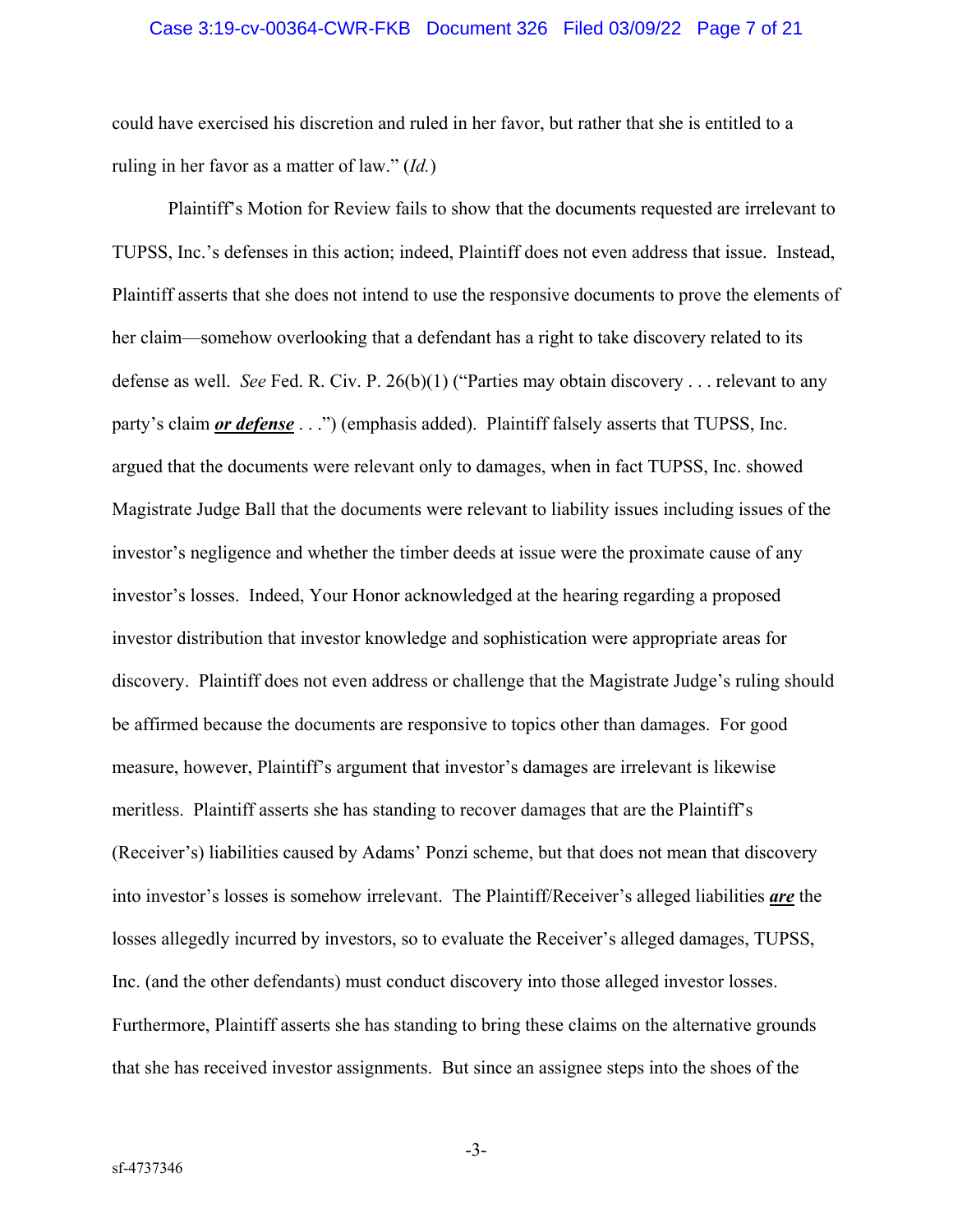assignor, subject to all the same defenses the assignor would be subject to, TUPSS, Inc. is entitled to discovery about investor losses for that independent reason.

Plaintiff's Motion ignores the great deference a Magistrate Judge's discovery rulings are given, ignores the low bar for relevance, ignores that she bore the burden of establishing irrelevance, ignores the relevance arguments presented to Magistrate Judge Ball, and ignores the unbroken case law holding that a party cannot pick and choose what documents it will produce based on its own undefined views of what evidence is relevant. Plaintiff's Motion should be denied.

## **II. BACKGROUND**

# **A. TUPSS, Inc.'s RFP No. 9 for Plaintiff's Communications with Investors**

TUPSS, Inc. propounded the following request for production on Plaintiff:

## **RFP No. 9:**

All DOCUMENTS that YOU received from or provided to any INVESTORS, including, but not limited to (a) COMMUNICATIONS between YOU and any INVESTORS "through [YOUR] website, email, phone, and letters" as stated on page 13 of YOUR June 26, 2020 Report filed as ECF No. 204 in *SEC v. Adams, et al.*, Case No. 3:18-cv-00252-CWR-FK[B]; (b) any "information that "investors provide[d]" to YOU as stated on page 12 of YOUR February 26, 2021 Report filed as ECF No. 251 in *SEC v. Adams, et al.*, Case No. 3:18-cv-00252-CWR-FK; and (c) the letter dated February 19, 2021 to INVESTORS "enclose[ing] information regarding each investor's investments and losses" as stated on page 12 of YOUR February 26, 2021 Report filed as ECF No. 251 in *SEC v. Adams, et al.*, Case No. 3:18-cv-00252-CWR-FK[B].

After an initial response that Plaintiff quickly fell back from, Plaintiff served a

supplemental and amended response to RFP No. 9:

## **Supplemental and Amended Response to RFP No. 9:**

The Receiver objects to this request because it seeks documents that are wholly irrelevant to the Receiver's claims against UPS or UPS's defenses to those claims. This case is about whether UPS notaries stamped fake Timber Deeds and whether those actions contributed to the growth of the Madison Timber Ponzi scheme. Individual investors' communications with the Receiver are not relevant to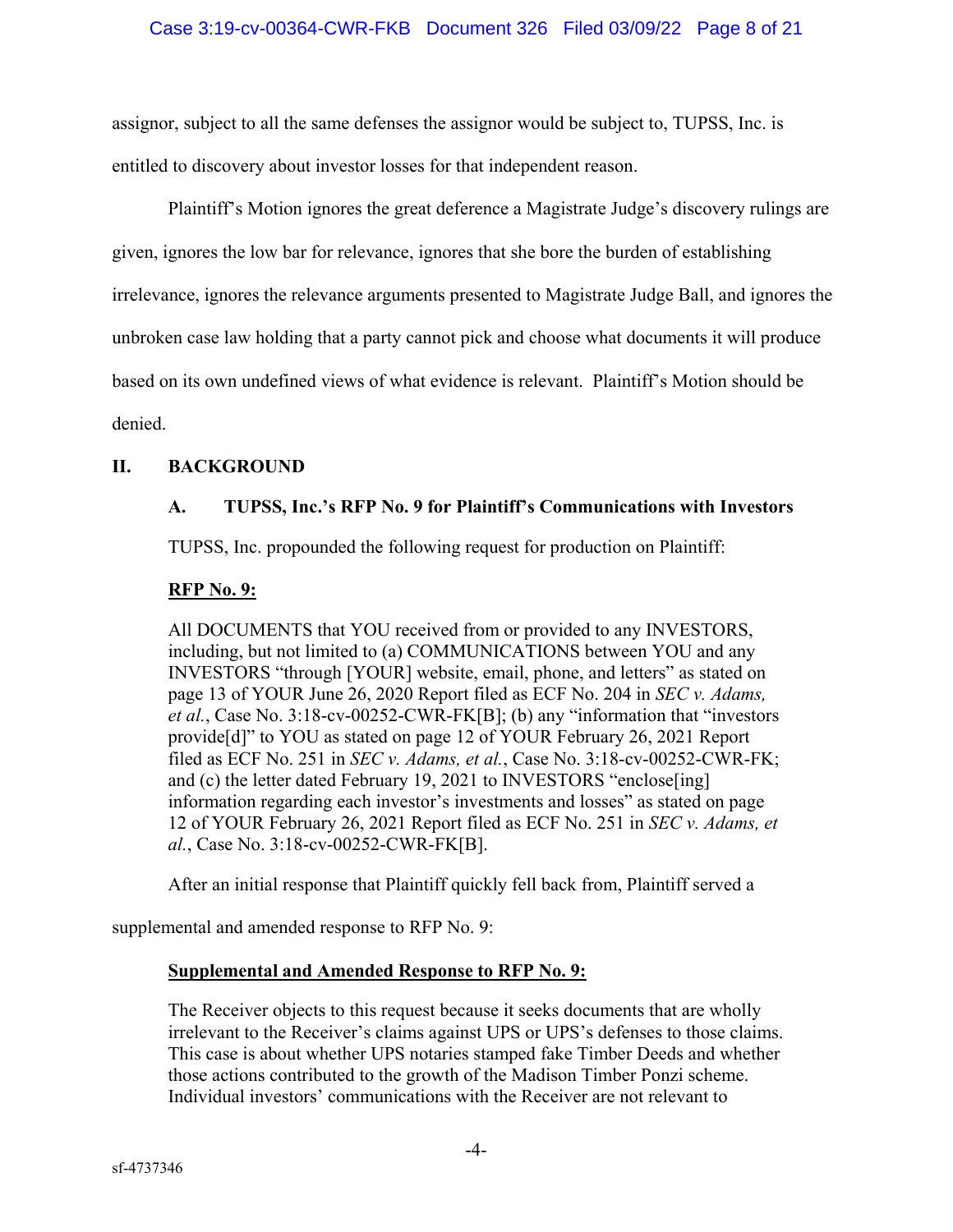whether UPS's notaries stamped fake Timber Deeds.

The Receiver expressly reserves any right to assert, and in no way waives, any privilege that the Receiver may have with assignor-investors or investors generally. The Receiver will not now or in the future produce any communications with investors that are privileged, are work product, or are otherwise confidential.

Without waiving her objection and subject to that reservation of rights, the Receiver answers: The Receiver will produce letters that she sent to all Madison Timber investors, Bates stamped as MTR.UPS\_004204 – 004303. Further, the Receiver specifically and expressly disclaims any obligation to produce correspondence sent to investors after the date hereof.

(ECF No. 244-6, at 24-25.)

Plaintiff produced 21 pages of form letters she had sent to investors, plus some court filed

documents that were already in the public domain.

## **B. TUPSS, Inc.'s Motion to Compel Briefing**

On July 15, 2021, TUPSS, Inc. moved to compel. (ECF No. 243.) Regarding Plaintiff's

relevance objections, TUPSS, Inc. showed:

"To be relevant under Rule  $26(b)(1)$ , a document or information need not, by itself, prove or disprove a claim or defense or have strong probative force or value." *Samsung Elecs. Am., Inc. v. Chung*, 321 F.R.D. 250, 280 (N.D. Tex. 2017). Further, "Rule  $26(g)(1)$  does not impose on a party filing a motion to compel the burden to show relevance and proportionality in the first instance." *Samsung Elecs. Am. Inc. v. Yang Kun "Michael" Chung*, 325 F.R.D. 578, 594 (N.D. Tex. 2017). Rather, "[t]he party resisting discovery must show specifically how each discovery request is not relevant or otherwise objectionable." *Lopez v. Don Herring Ltd.*, 327 F.R.D. 567, 580 (N.D. Tex. 2018).

(ECF No. 243 at 2.)

TUPSS, Inc. argued that Plaintiff could not meet her burden to show the documents

responsive to RFP No. 9 were irrelevant to any claim or defense in the action. TUPSS, Inc.

argued investors communications were relevant to "whether the timber deeds that Adams forged

was a proximate cause of any investor losses; whether liability for negligence should be reduced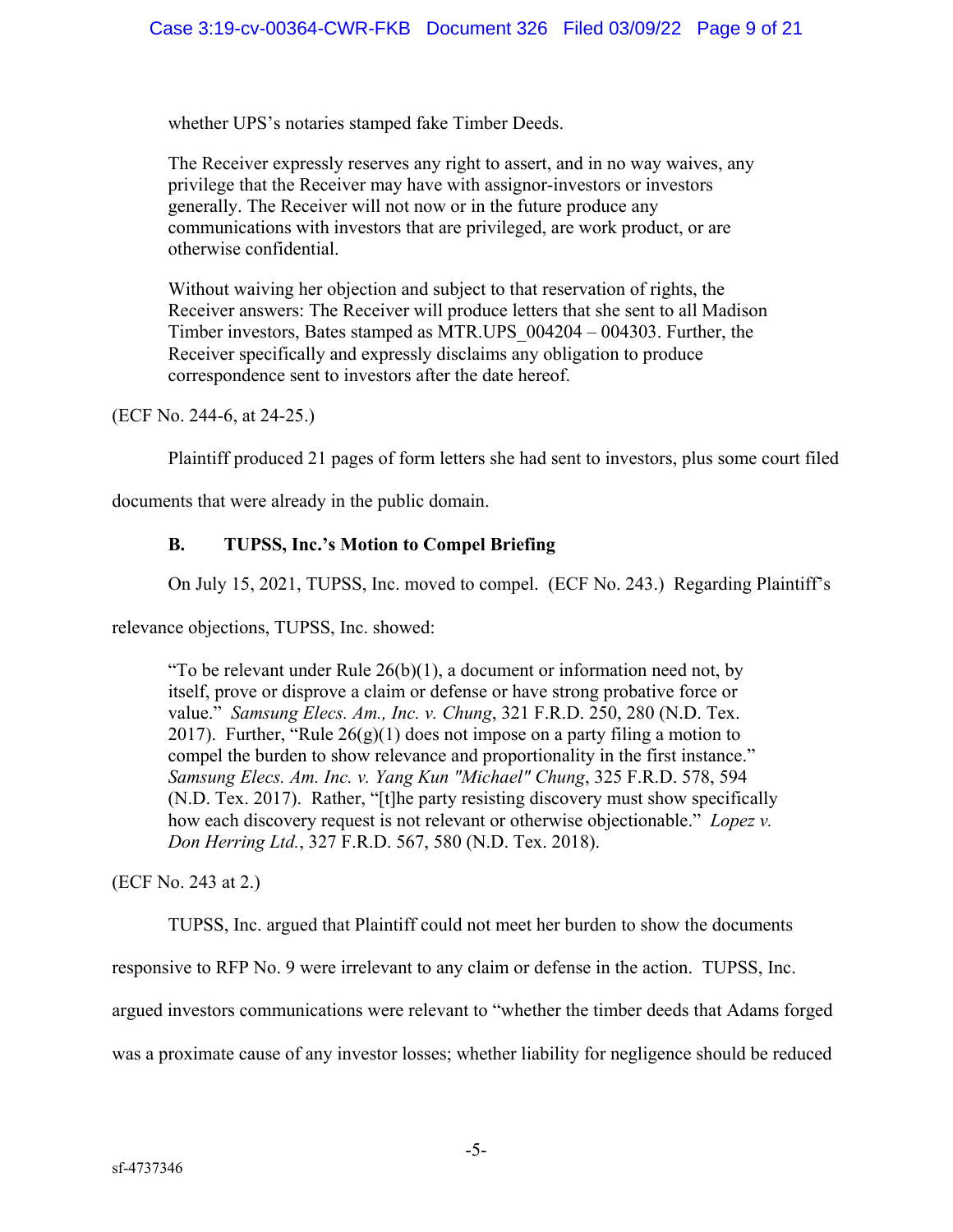#### Case 3:19-cv-00364-CWR-FKB Document 326 Filed 03/09/22 Page 10 of 21

due to any negligence by an investor; and what the investor's damages might be, among other matters . . .". (ECF No. 275 at 13.)

TUPSS, Inc. also showed that Plaintiff's privilege objections were baseless and, in all events, Plaintiff had waived privilege by not providing any privilege log.

In her August 6, 2021 Opposition, Plaintiff defended only her relevance objection, abandoning any claim that her communications were somehow privileged. Plaintiff argued that "what Madison Timber's victims might have told the Receiver after-the-fact—after Adams surrendered; after the Receiver was appointed—is not relevant to whether UPS notaries stamped fake timber deeds" and "[t]he information that UPS seeks cannot constitute evidence of whether its notaries stamped fake timber deeds because the communications necessarily occurred months or even years after the events in question." (ECF No. 260 at 11-12.) That same day (August 6, 2021), Plaintiff produced another 165 pages, which she described as "information [she received] in response to [her] February 19, 2021 letter [to investors]" (the "August 6 Production"). (ECF No. 276-6.) Plaintiff did not represent that she had then produced all documents responsive to RFP No. 9 or even all information she had received from investors. Obviously she has not, or else she would not be maintaining her objection to producing *all* responsive documents. Thus, although Plaintiff argued to Magistrate Judge Ball that communications "after-the-fact" of an investor's investment were categorically irrelevant, she picked through those documents and produced some of them, but chose other such documents she did not want anyone to see.

### **C. The Magistrate Judge's Order Granting TUPSS, Inc.'s Motion to Compel with Respect to RFP No. 9**

The Magistrate Judge granted TUPSS, Inc.'s motion to compel as to RFP No. 9 (ECF No. 321), ordering Plaintiff to:

supplement its response to this request and produce the responsive documents in its possession, custody, or control. If the Receiver has already produced all such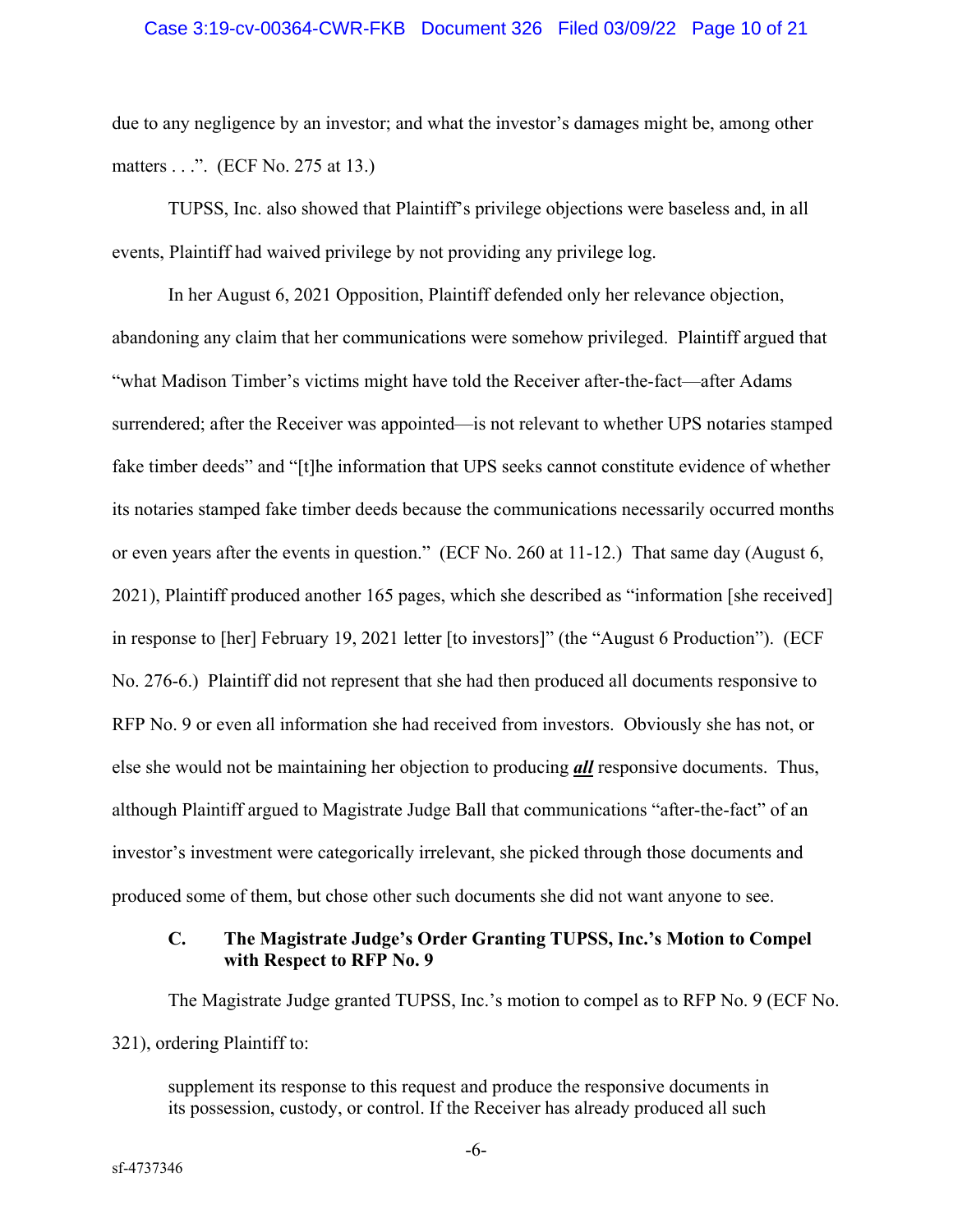documents, her supplemental response shall so state. For all such documents withheld from production, the Receiver must produce a privilege log in compliance with L.U. Civ. R. 26(e) and specifically identify all withheld documents responsive to this request.

(*Id.* at 3.)

## **III. LEGAL STANDARD**

28 U.S.C. § 636(b)(1)(A) provides that a district judge "may reconsider any pretrial matter [ruled on by a magistrate judge] . . . where it has been shown that the magistrate judge's order is clearly erroneous or contrary to law." *See also* Fed. R. Civ. P. 72(a) ("The district judge in the case must consider timely objections and modify or set aside any part of the order that is clearly erroneous or is contrary to law."); L.U. Civ. R. 72(a)(1)(B) ("No ruling of a magistrate judge in any matter which he or she is empowered to hear and determine will be reversed, vacated, or modified on appeal unless the district judge determines that the magistrate judge's findings of fact are clearly erroneous, or that the magistrate judge's ruling is clearly erroneous or contrary to law.").

"The 'clearly erroneous' standard has been described as extremely deferential," *Jenkins v. Robotec, Inc.*, No. 1:09cv150HSO-JMR, 2009 U.S. Dist. LEXIS 122996, at \*3 (S.D. Miss. Dec. 9, 2009), and "requires that the court affirm the decision of the magistrate judge unless 'on the entire evidence [the court] is left with a definite and firm conviction that a mistake has been committed.'" *C.H. v. Rankin Co. Sch. Dist.*, No. 3:08cv84-DPJ-JCS, 2010 U.S. Dist. LEXIS 37888, at \*19 (S.D. Miss. Apr. 16, 2010) (alteration in original) (quoting *United States v. Gypsum Co.*, 333 U.S. 364, 395 (1948)).

"A legal conclusion is contrary to law when the magistrate fails to apply or misapplies relevant statutes, case law, or rules of procedure." *H.R. v. Double J Logistics, LLC*, No. 3:16CV655TSL-RHW, 2017 U.S. Dist. LEXIS 151851, at \*8 (S.D. Miss. Sept. 19, 2017)

-7-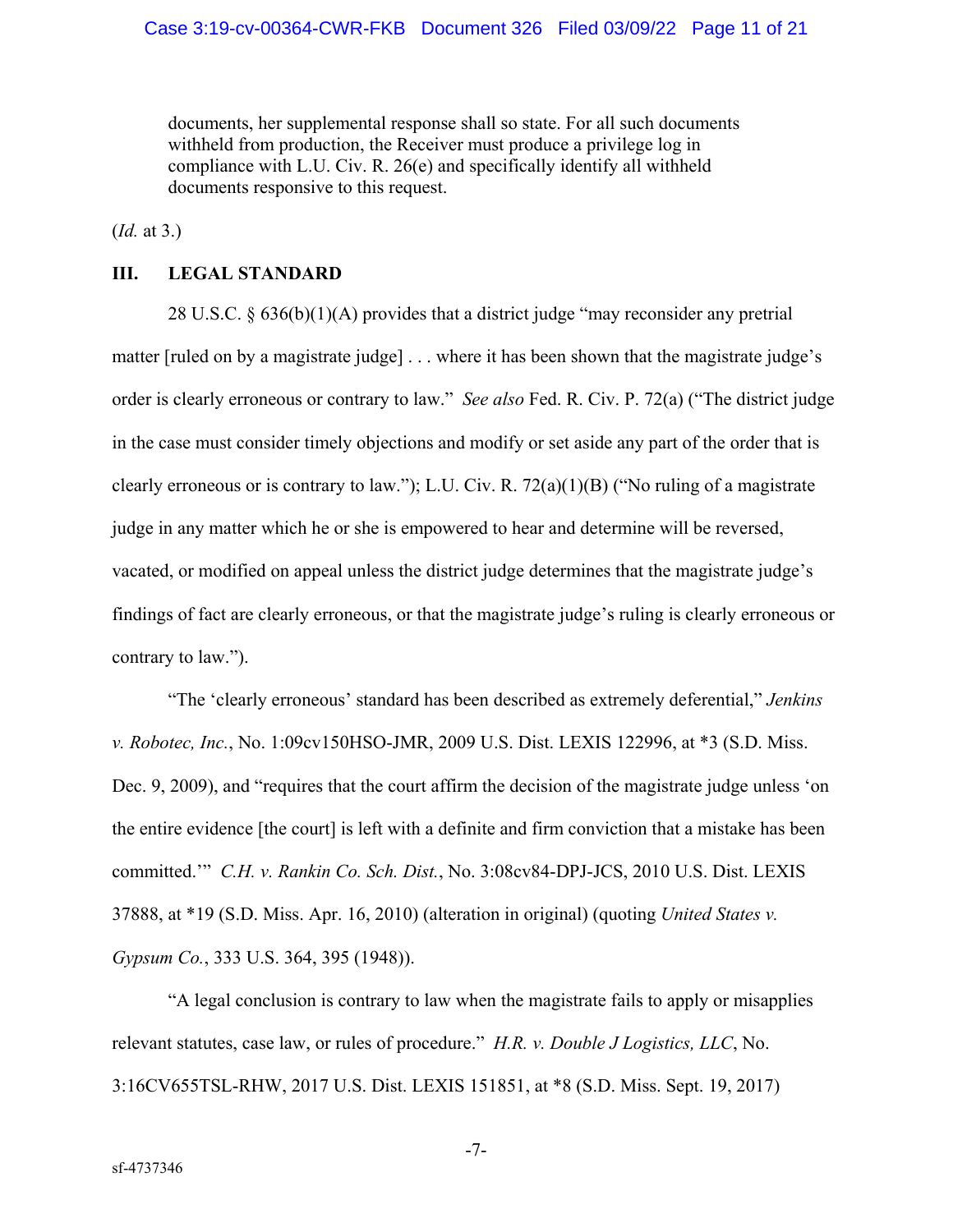(citation omitted). "[A] magistrate judge's decision is contrary to law only where it runs counter to controlling authority." *Pall Corp. v. Entegris, Inc.*, 655 F. Supp. 2d 169, 172 (E.D.N.Y. 2008).

"[F]or the plaintiff to prevail, she must show, not that the magistrate judge could have exercised his discretion and ruled in her favor, but rather that she is entitled to a ruling in her favor as a matter of law." *Barnett*, 2006 U.S. Dist. LEXIS 78614, at \*8. In the discovery context, "[a] magistrate judge is afforded broad discretion . . . because no one factor controls discovery disputes." *Id.* This Court applies an abuse of discretion standard to magistrate judges' decisions on discovery issues. *See, e.g., McReynolds v. Matthews*, No. 1:16-CV-318-HSO-MTP, 2017 U.S. Dist. LEXIS 228747, at \*9 (S.D. Miss. Sept. 20, 2017) ("the Court concludes that the Magistrate Judge's findings are not clearly erroneous, nor are they an abuse of discretion or contrary to law"); *see also Jenkins*, 2009 U.S. Dist. LEXIS 122996, at \*3.

### **IV. THE MAGISTRATE JUDGE'S ORDER WAS NOT CLEARLY ERRONEOUS OR CONTRARY TO LAW**

Magistrate Judge Ball did not abuse his discretion in granting TUPSS, Inc.'s Motion to Compel production of *all* the documents responsive to RFP No. 9; his ruling that all documents between Plaintiff and investors had to be produced was not clearly erroneous or contrary to law.

### **A. Plaintiff Cannot Choose to Produce Only Those Documents She Believes Relevant**

Plaintiff argues that RFP No. 9 seeks irrelevant material for two reasons both of which are wholly meritless as discussed below. But before turning to arguments about relevance, Magistrate Judge Ball's February 9, 2022 Order should be affirmed for the threshold reason that a party cannot produce some documents in response to a discovery request (thereby waiving any argument that the materials are not discoverable) while simultaneously withholding other responsive documents based solely on the contention that the party believes the withheld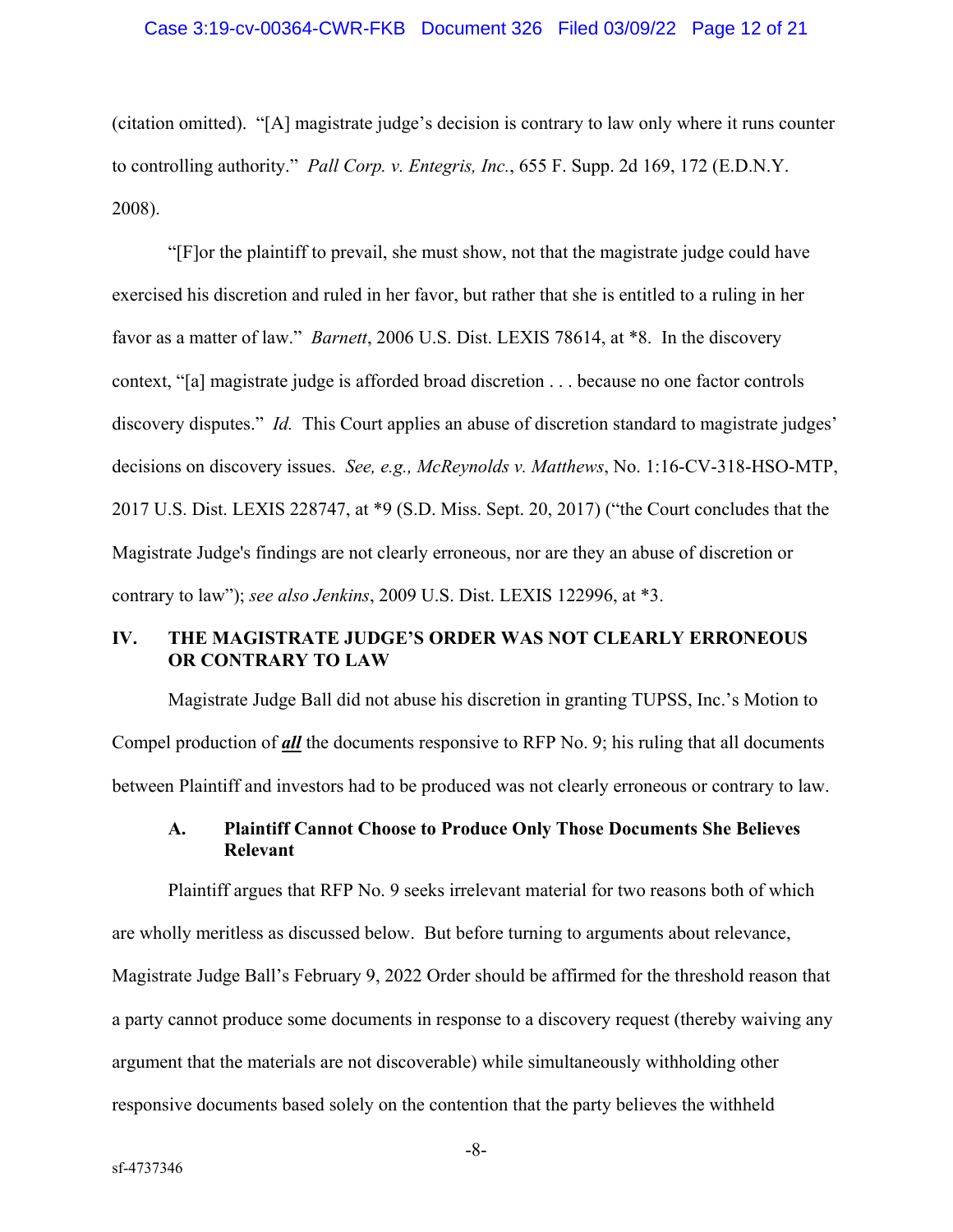#### Case 3:19-cv-00364-CWR-FKB Document 326 Filed 03/09/22 Page 13 of 21

documents are irrelevant. As the cases cited above show, courts simply do not tolerate a party unilaterally producing some, and withholding other, responsive documents based on that party's own determination of what is relevant and what is not. Plaintiff has not, and cannot, cite a single authority countenancing such a plan. Magistrate Judge Ball's February 9, 2022 Order should be affirmed based solely on the ground that he rejected Plaintiff's gambit to be the sole arbiter of relevance on a document by document basis.

### **B. Plaintiff Failed to Meet Her Burden of Showing RFP No. 9 Seeks Irrelevant Documents**

Even if the Court were to consider Plaintiff's two arguments for why documents between Plaintiff and investors are irrelevant, both of Plaintiff's arguments are feeble. Magistrate Judge Ball's ruling that Plaintiff had failed to meet her burden of showing the requested documents are irrelevant to any claim or defense was plainly neither contrary to law nor clearly erroneous.

## **1. Plaintiff's Notion that TUPSS, Inc. Should Not Be Allowed To Take Discovery Related to Its Defense Is Absurd**

Plaintiff first argues that "individual investors' communications with the Receiver are not relevant to any element of any of the *Receiver's claims* in this case," and then Plaintiff recites the elements of each of her causes of action to suggest she will not rely on her communications with investors to prove her claims against TUPSS, Inc. (Pl. Mem., ECF No. 324, at 4-6 (emphasis added).) Nonsense.

Federal Rule of Civil Procedure 26(b)(1) provides that "[p]arties may obtain discovery regarding any non-privileged matter that is relevant to any party's claims or *defense* . . .". (Emphasis added.) Thus, even if it were true that Plaintiff does not intend to rely on communications between Plaintiff and investors in support of *her claims*, TUPSS, Inc. is entitled to discovery that is relevant to its *defense*. Plaintiff does not argue that RFP No. 9 seeks documents that are irrelevant to TUPSS, Inc.'s efforts to defend this action. For one example: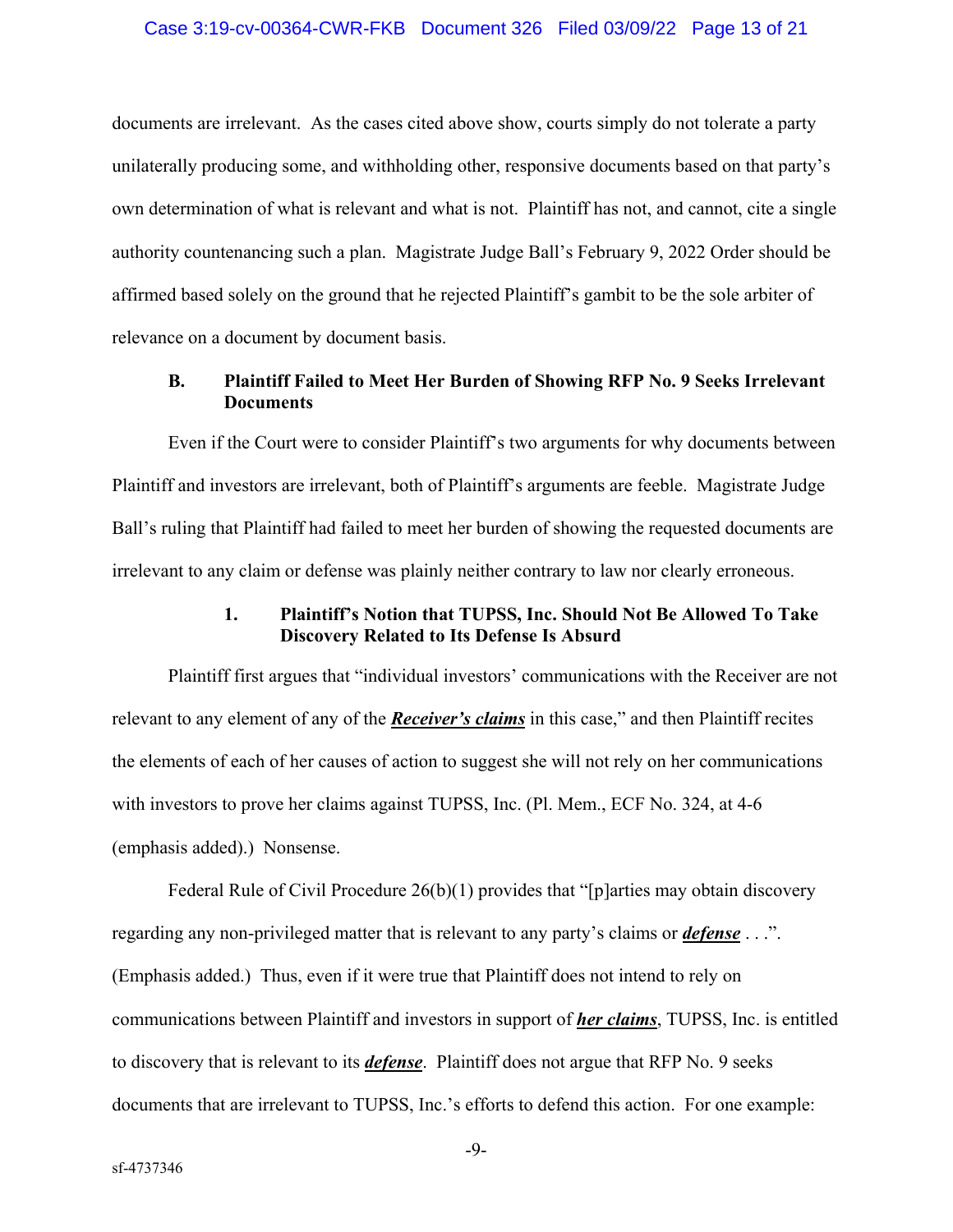#### Case 3:19-cv-00364-CWR-FKB Document 326 Filed 03/09/22 Page 14 of 21

Plaintiff concedes she has sent investors questionnaires about their investments with Adams. Obviously what investors stated about their investment is relevant to TUPSS, Inc.'s defenses in this case, including that investors did not rely on the alleged notarizations of timber deeds, or that the investor losses alleged by Plaintiff are grossly overstated. Magistrate Judge Ball's ruling that communications with investors meets the low bar of relevance was not clearly erroneous or contrary to law.

Magistrate Judge Ball's determination that TUPSS, Inc. is entitled to documents that are relevant to its defense—and not merely the documents Plaintiff intends to rely on in support of her claims—is obviously neither contrary to law or clearly erroneous. To the contrary, an opposite ruling would plainly have been inconsistent with Federal Rule of Civil Procedure  $26(b)(1)$ .

### **2. Plaintiff's Argument that Responsive Documents Are Not Possibly Relevant to Damages Is Both Irrelevant and Wrong**

Plaintiff next argues that "[i]ndividual investors' communications with the Receiver are not relevant to damages, because damages are the Receivership Estate's, not individual investors." (Pl. Mem., ECF No. 324, at 6.) In support of that argument, Plaintiff repeats the arguments she has made in other briefing in support of her argument that she has standing to bring the claims she has asserted. (*Id.* at 6-8.) Plaintiff's arguments here are likewise feeble.

## **a. The requested documents are relevant to defenses other than damages**

Plaintiff simply mischaracterizes TUPSS, Inc.'s arguments and the record that existed before Magistrate Judge Ball. TUPSS, Inc. never argued that RFP No. 9 sought documents relevant *only* to damages. Indeed, in its Motion to Compel, TUPSS, Inc. offered three examples of defenses to which investor communications may be relevant: "whether the timber deeds that Adams forged was a proximate cause of any investor losses; whether liability for negligence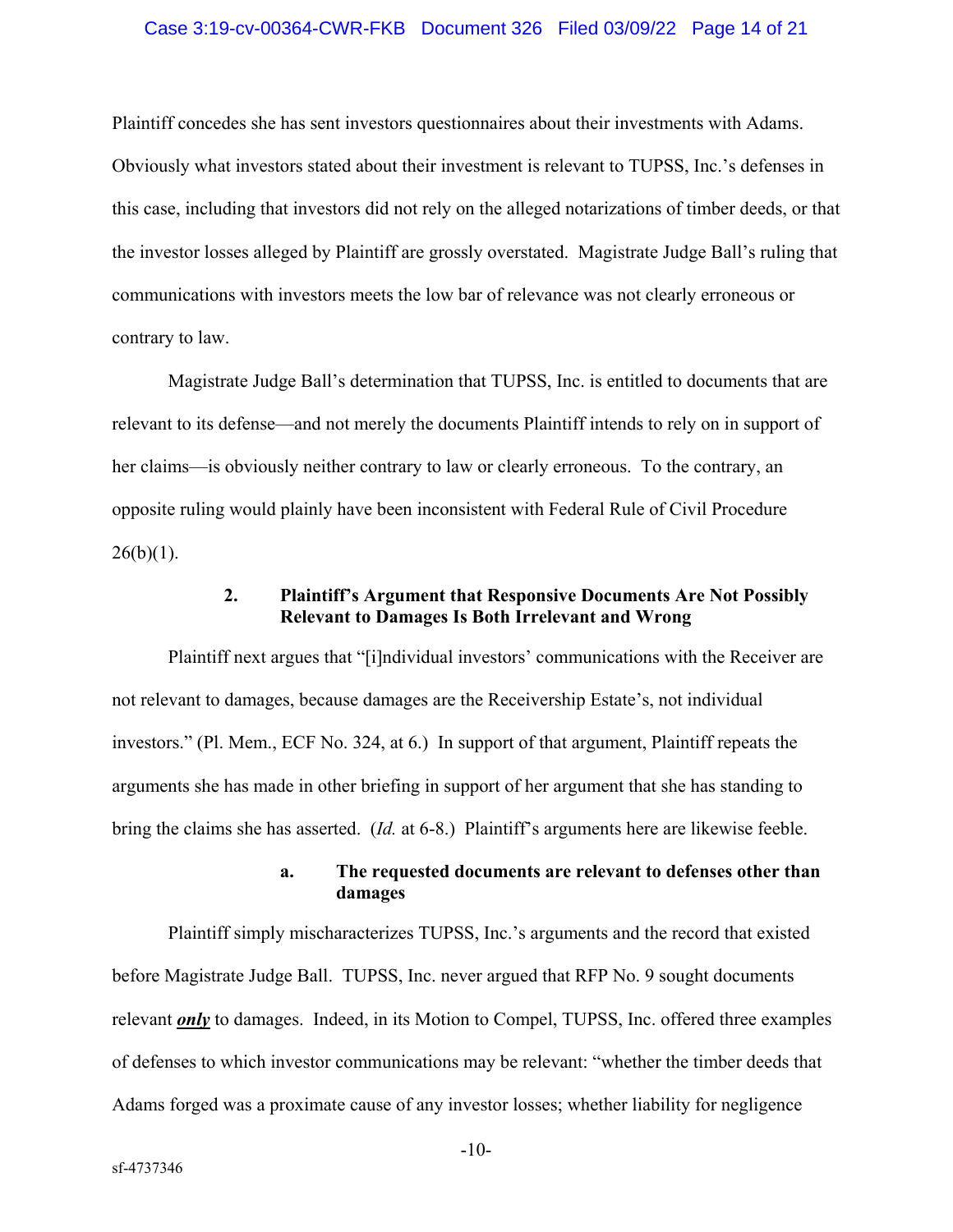#### Case 3:19-cv-00364-CWR-FKB Document 326 Filed 03/09/22 Page 15 of 21

should be reduced due to any negligence by an investor; and what the investor's damages might be, among other matters . . .". (ECF No. 275 at 13.) Plaintiff does not argue that the requested documents are irrelevant to each of TUPSS, Inc.'s defenses in this action. Plaintiff's failure to challenge that the documents are relevant to proximate causation or investor negligence waives any such argument. Thus, even if the Court were to accept Plaintiff's arguments that information about investor losses is irrelevant to TUPSS, Inc.'s potential damages in this action (arguments which are plainly wrong), Magistrate Judge Ball's February 9, 2022 Order should still be affirmed, because Plaintiff does not dispute that the requested documents are relevant to other aspects of TUPSS, Inc.'s defense of this action.

### **b. Plaintiff's argument that information from the investors themselves is irrelevant to damages is meritless**

In all events, Plaintiff's argument that information from investors about their losses is irrelevant to damages is wrong for several reasons.

First, Plaintiff has asserted that one of the reasons she has standing to bring the claims she has asserted, seeking the damages she seeks, is because investors have assigned their claims to her. When the Court denied TUPSS, Inc.'s motion to certify the March 1, 2021 Order for immediate interlocutory appeal pursuant to 28 U.S.C. § 1292(b), the Court referred to the fact that Plaintiff has standing to bring claims based on on the "assignments she has received from victims, as she has in several other cases." (ECF No. 310 at 4.) It is blackletter law in Mississippi that an "assignee . . . essentially 'stands in the shoes' of the assignor and . . . 'takes no rights other than those' which the assignor had possessed." *Great S. Nat'l Bank v. McCullough Envtl. Servs., Inc.*, 595 So. 2d 1282, 1287 (Miss. 1992) (citation omitted). Thus, because Plaintiff has asserted—and the Court has found—she has standing as an assignee of

-11-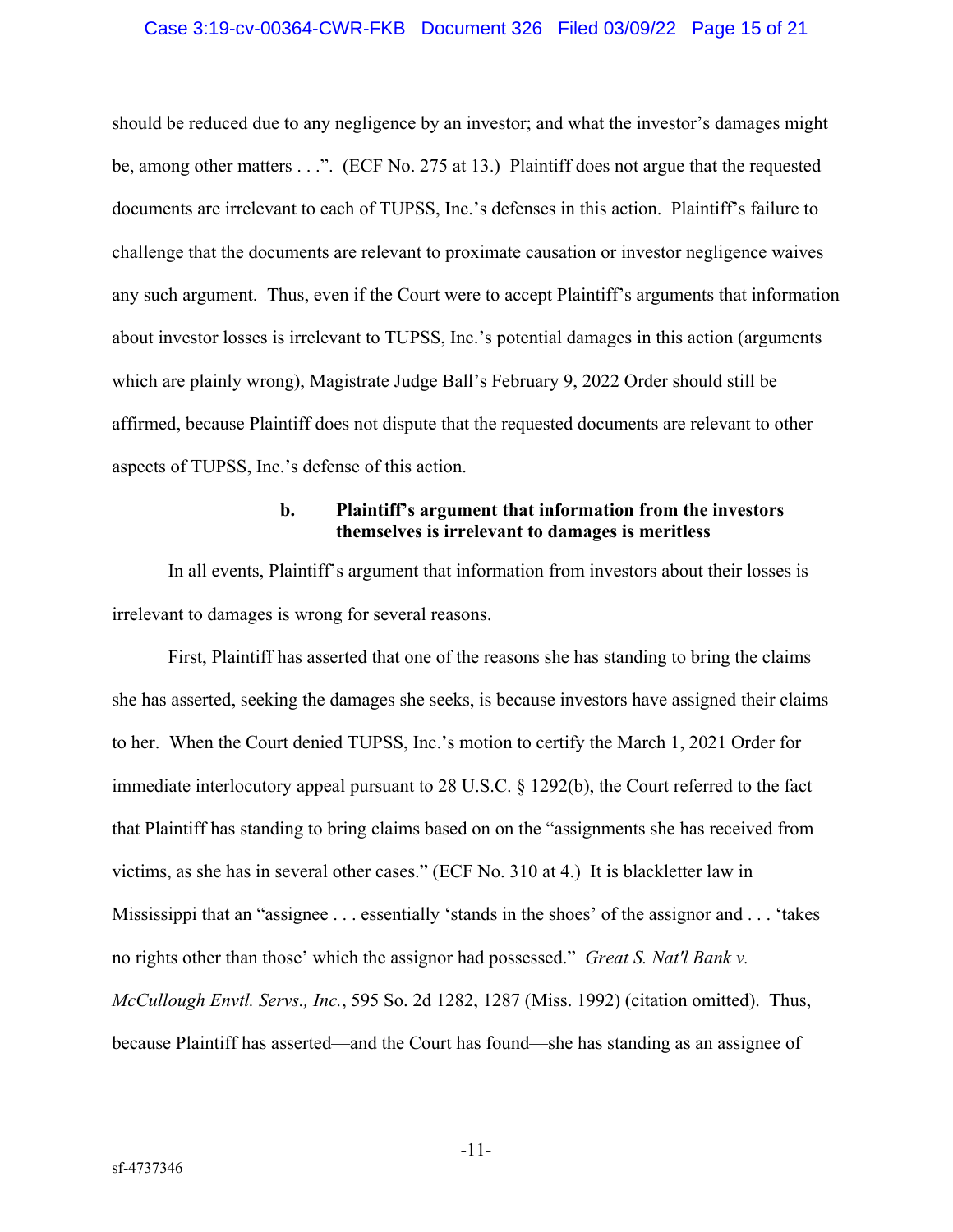#### Case 3:19-cv-00364-CWR-FKB Document 326 Filed 03/09/22 Page 16 of 21

investor claims, TUPSS, Inc. is entitled to take full discovery about investor losses, to the same extent as if they were parties.

Second, and independently, TUPSS, Inc. has the right to take discovery about investor damages under Plaintiff's alternative theory she has standing because she is seeking to recover Plaintiff's/Receiver's damages. The "Receivers' damages" *are* investor losses, under the theories that Plaintiff has asserted in these cases. Plaintiff has relied heavily on *Zacarias v. Stanford International Bank, Ltd.,* 945 F.3d 883 (5th Cir. 2019) for the proposition that a receiver has standing to collect damages for "unsustainable liabilities inflicted by the Ponzi scheme." (Pl. Memo., ECF No. 324, at 7, quoting *Zacarias*). But according to Plaintiff, those alleged "liabilities" of the estates of Adams and Madison Timber are the damages/losses incurred by the investors who were allegedly bilked by Adams. To evaluate what "the Receiver's damages" are TUPSS, Inc. must evaluate what Adams and Madison Timber actually owe investors. The fact that the Court has ruled that Plaintiff has standing to bring the claims she has brought, does not mean that what investors lost—that is, what investor's damages are—is wholly irrelevant to what the damages might be assessed against TUPSS, Inc. in these actions.

The two cases that Plaintiff cites do not support her argument that "courts in similar cases have held defendants are not entitled to the discovery UPS seeks." There is certainly no "controlling" authority holding that in an SEC receivership action, where a receiver is seeking to recover the amounts allegedly lost by investors, discovery about investor losses is categorically irrelevant and not subject to discovery. Thus, Magistrate Judge Ball's ruling cannot possibly by "contrary to law."

Plaintiff's reliance on *Ciuffitelli v. Deloitte & Touche LLP*, No. 3:16-cv-00580-AC, 2018 U.S. Dist. LEXIS 225087 (D. Or. Dec. 10, 2018) is particularly surprising, since it proves the

-12-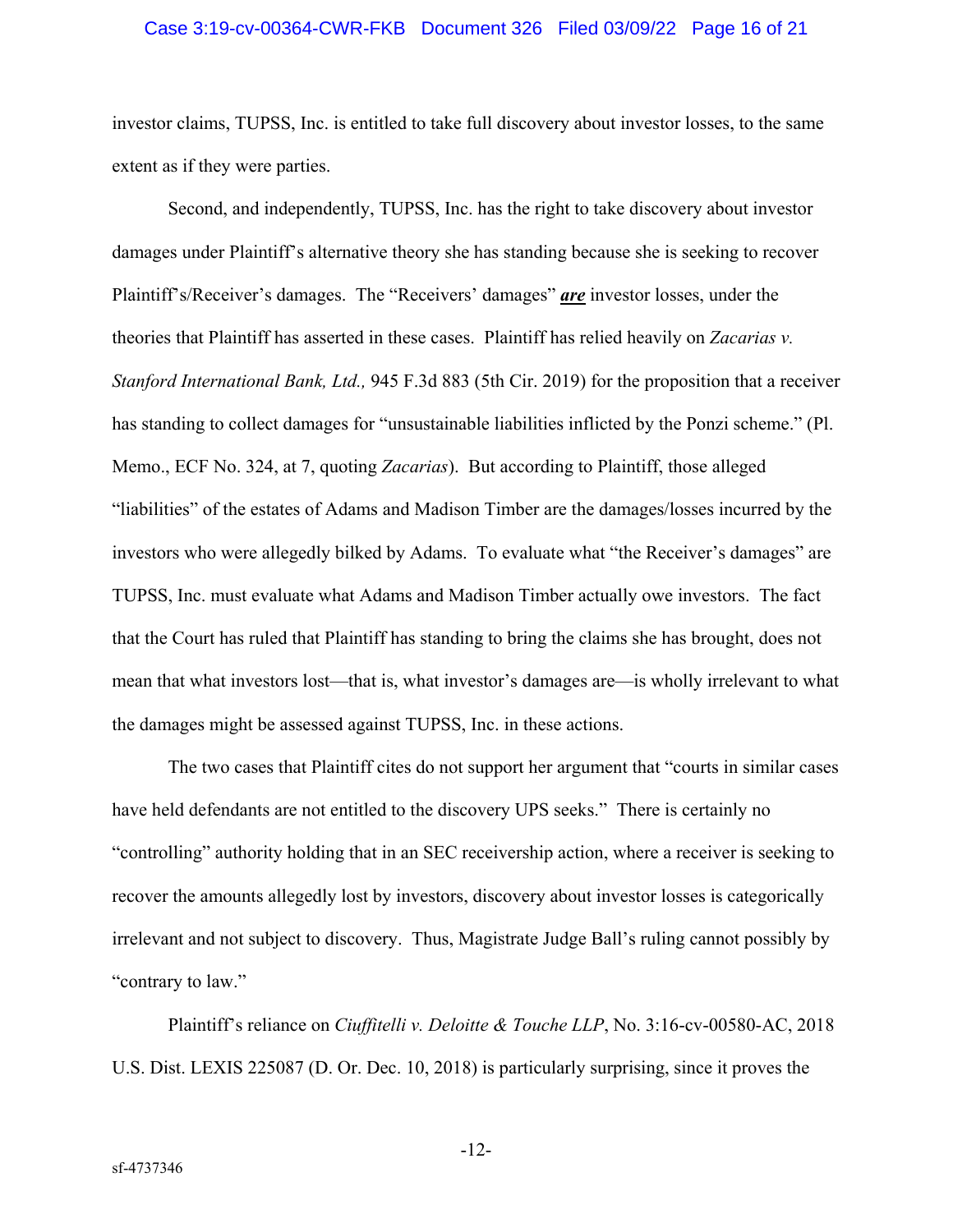#### Case 3:19-cv-00364-CWR-FKB Document 326 Filed 03/09/22 Page 17 of 21

points that TUPSS, Inc. and many of the other Defendants in these matters have made about the Receiver's overreaching and improper litigation strategy in these cases. *Ciuffitelli* —a securities fraud class action brought directly by investors in a corporation's securities against professional firms who allegedly participated in the fraud—was "one of several [lawsuits] following the collapse of Aequitas." *Ciuffitelli*, 2018 U.S. Dist. LEXIS 225087, at \*20. One of the other lawsuits was filed by the SEC, which led to the appointment of a receiver, but—unlike here—the SEC receiver did *not* bring causes of action that belonged to investors, seeking to recover the amounts lost by investors, against parties like Deloitte and others who allegedly participated in Aequitas' fraud. Indeed, investor Ciuffitelli had to seek relief "from the litigation stay in the SEC action, seeking to assert Oregon Securities Law claims against non-receivership (non-Aequitas) parties." *Id.* Those investors in Aequitas' securities then brought their own action, on their own causes of action, seeking to recover their alleged losses from "non-receivership (non-Aequitas) parties." Thus, the SEC receiver in Aequitas was not trying to do what Plaintiff is doing here (which TUPSS, Inc. and the other defendants have opposed), namely, bringing claims that belong to investors to recover investor losses. In those circumstances where the SEC receiver essentially had no connection to the plaintiff class' claims, the district court found "that on the current record, Deloitte has not established that any documents (beyond the investor packets Plaintiffs already have provided) evidencing communications between Plaintiffs and the Receiver are relevant to any claim or defense at issue in this case." (*Id.* at \*29.) The fact that that district judge found "on the current record" that Deloitte had failed to show the relevance of certain documents does not show or suggest that Magistrate Judge Ball's ruling, on the record here, in this action, was clearly erroneous or contrary to law. Given that Plaintiff here (unlike the receiver in Aequitas) is asserting claims based on what investors lost, and has admittedly been in

-13-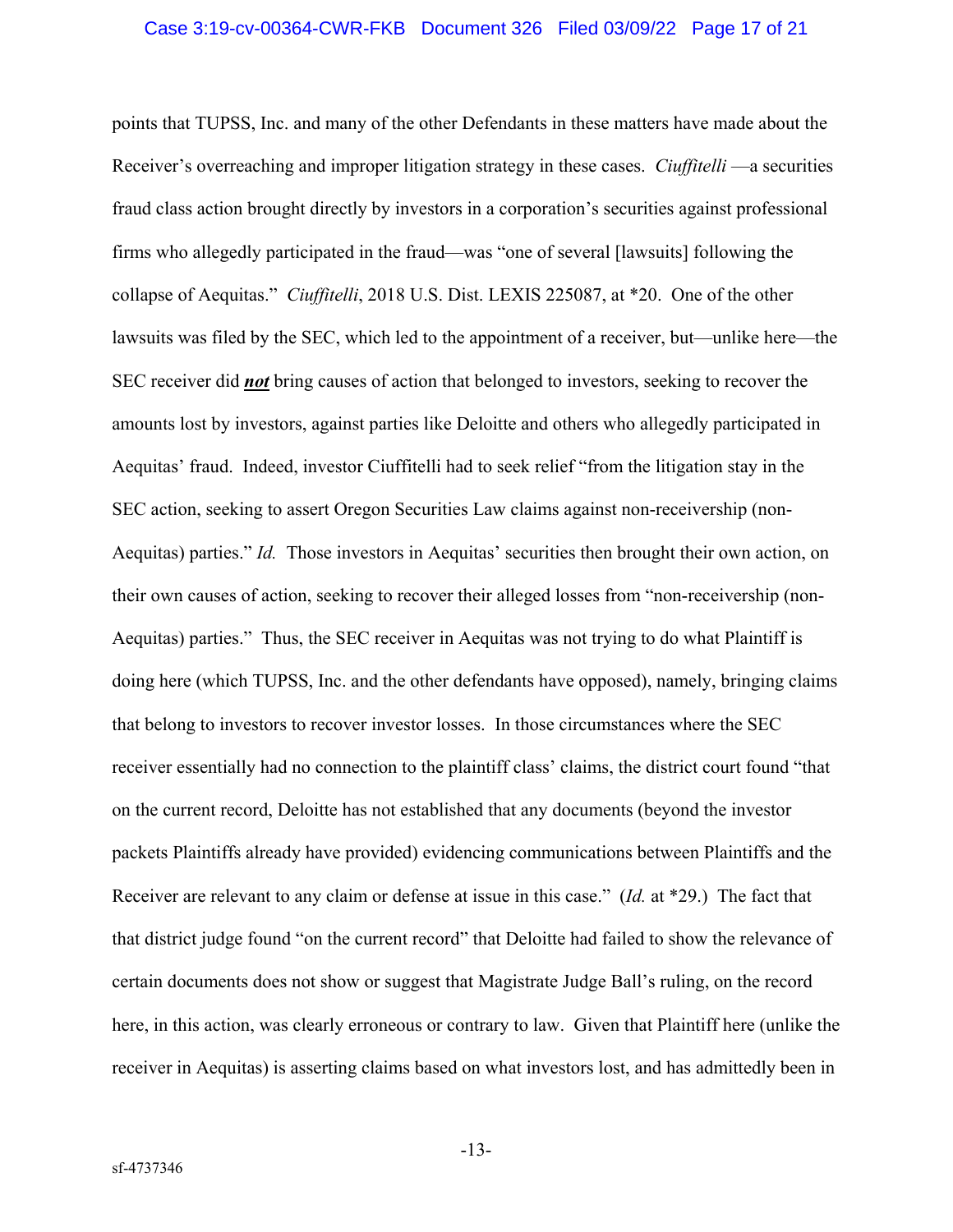#### Case 3:19-cv-00364-CWR-FKB Document 326 Filed 03/09/22 Page 18 of 21

communication about those losses, Magistrate Judge Ball was well within his discretion to find that Plaintiff failed to meet her burden of showing irrelevance—particularly since Plaintiff tacitly agreed the documents are relevant and produced some (but not all) responsive document's.

 Plaintiff also refers to two orders granting in part and denying in part a motion by the Official Stanford Investor Committee ("OSIC") to quash subpoenas served on two of its committee members. (*See* ECF No. 323-1 (Orders, *Rotstain v. Trustmark Nat'l Bank,* No. 09-cv-2384 (N.D. Tex.), ECF Nos. 695, 709).) There, the court ordered that both committee members had to sit for deposition but that their investment decisions were unrelated to the fraudulent transfer claims at issue in that litigation. (*Id.*) Those rulings are not germane, because that action did not involve an action by a receiver seeking to recover damages from a defendant measured by the investor's losses. Further, the court there noted that the committee member had already been deposed *twice* on those very issues and all parties had those transcripts. (*Id.* at 17.) The district court thus found that "*additional* testimony" on those topics was unnecessary. (*Id.* (emphasis added).) The "narrow protective order" limiting further questioning of those witnesses certainly does not show that Magistrate Judge Ball's order here was clearly erroneous or contrary to law.

#### **V. CONCLUSION**

Magistrate Judge Ball's order was not contrary to law or clearly erroneous. Thus, under Local Uniform Civil Rule 72(a)(1)(B), that ruling may not be "reversed, vacated, or modified on appeal." Plaintiff's objections should be denied.

Dated: March 9, 2022 By: */s/ Mark R. McDonald* 

Mark R. McDonald (CA Bar No. 137001) (*Pro Hac Vice*) MORRISON & FOERSTER LLP 707 Wilshire Boulevard Los Angeles, CA 90017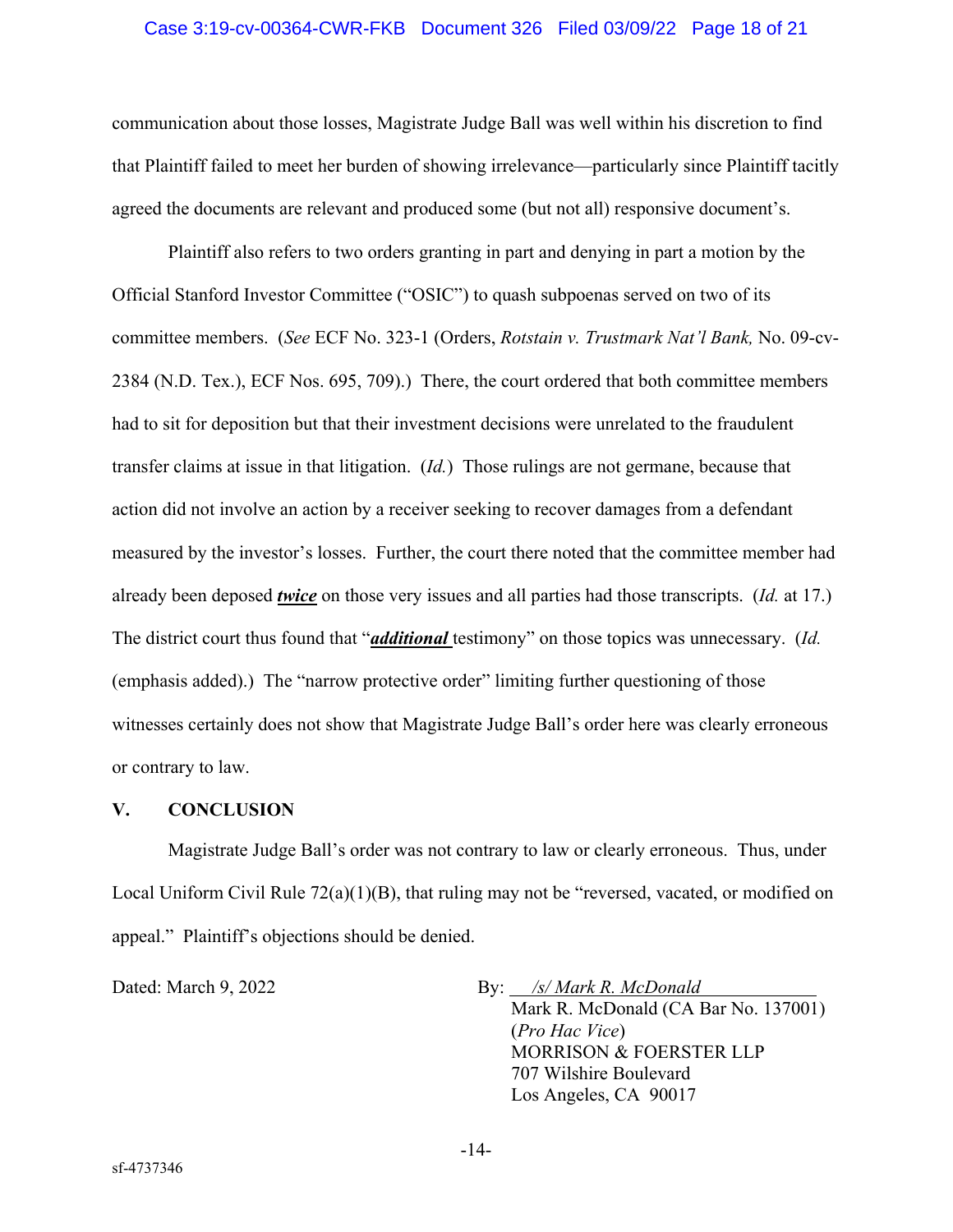Telephone: 213.892.5200 Facsimile: 213.892.5454 Email: MMcDonald@mofo.com

Adam J. Hunt (NY Bar No. 4896213) (*Pro Hac Vice*) MORRISON & FOERSTER LLP 250 West 55th Street New York, New York 10019 Telephone: 212.468.8000 Facsimile: 212.468.7900 Email: AdamHunt@mofo.com

LaToya C. Merritt, MSB #100054 Mallory K. Bland, MSB #105665 PHELPS DUNBAR, LLP 4270 I-55 North Jackson, MS 39211-6391 Post Office Box 16114 Jackson, Mississippi 39236-6114 Telephone: 601-352-2300 Telecopier: 601-360-9777

Email: merrittl@phelps.com mallory.bland@phelps.com

*Attorneys for Defendant THE UPS STORE, INC.*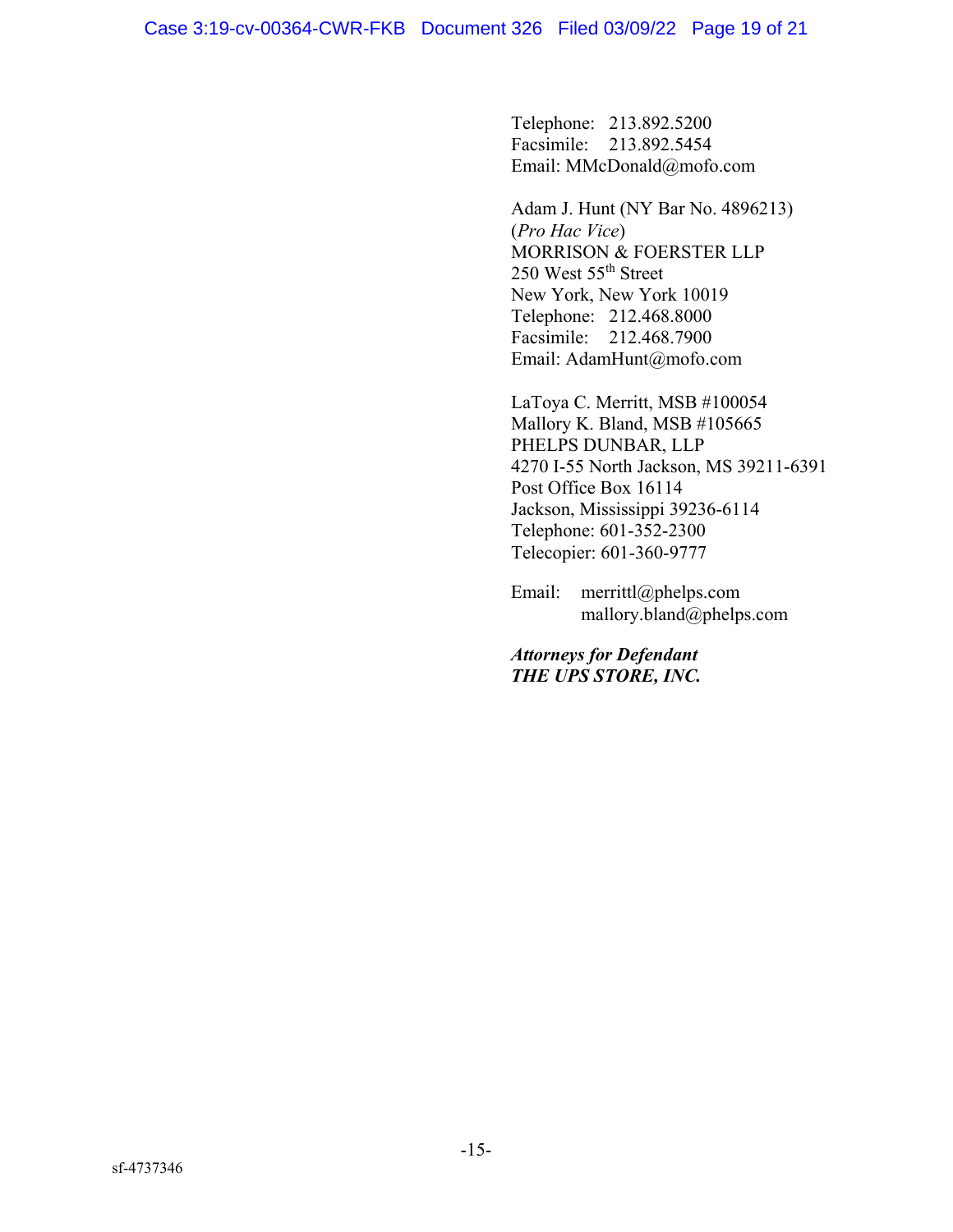## **CERTIFICATE OF SERVICE**

I, Mark R. McDonald, do hereby certify that I electronically filed the above and

foregoing with the Clerk of the Court using the CM/ECF system which sent notification of such

filing to the following counsel of record:

Kristen D. Amond Brent B. Barriere Jason W. Burge Rebekka C. Veith FISHMAN HAYGOOD, LLP 201 St. Charles Avenue, Suite 4600 New Orleans, LA 70170-4600 (504) 586-5294 (504) 586-5250 (fax) amills@fishmanhaygood.com kamond@fishmanhaygood.com bbarriere@fishmanhaygood.com jburge@fishmanhaygood.com rveith@fishmanhaygood.com

Lilli Evans Bass Brown Bass & Jeter, PLLC P.O. Box 22969 Jackson, MS 39225 (601) 487-8448 (601) 510-9934 (fax) bass@bbjlawyers.com

# *ATTORNEYS FOR PLAINTIFF*

G. Todd Burwell Emily Kincses Lindsay G. TODD BURWELL, PA 618 Crescent Blvd., Ste. 200 Ridgeland, MS 39157 (601) 427-4470 (601) 427-0189 (fax) tburwell@gtbpa.com elindsay@gtbpa.com

# *ATTORNEYS FOR RAWLINGS & MACINNIS, PA, JEANNIE CHISOLM, AND TAMMY VINSON*